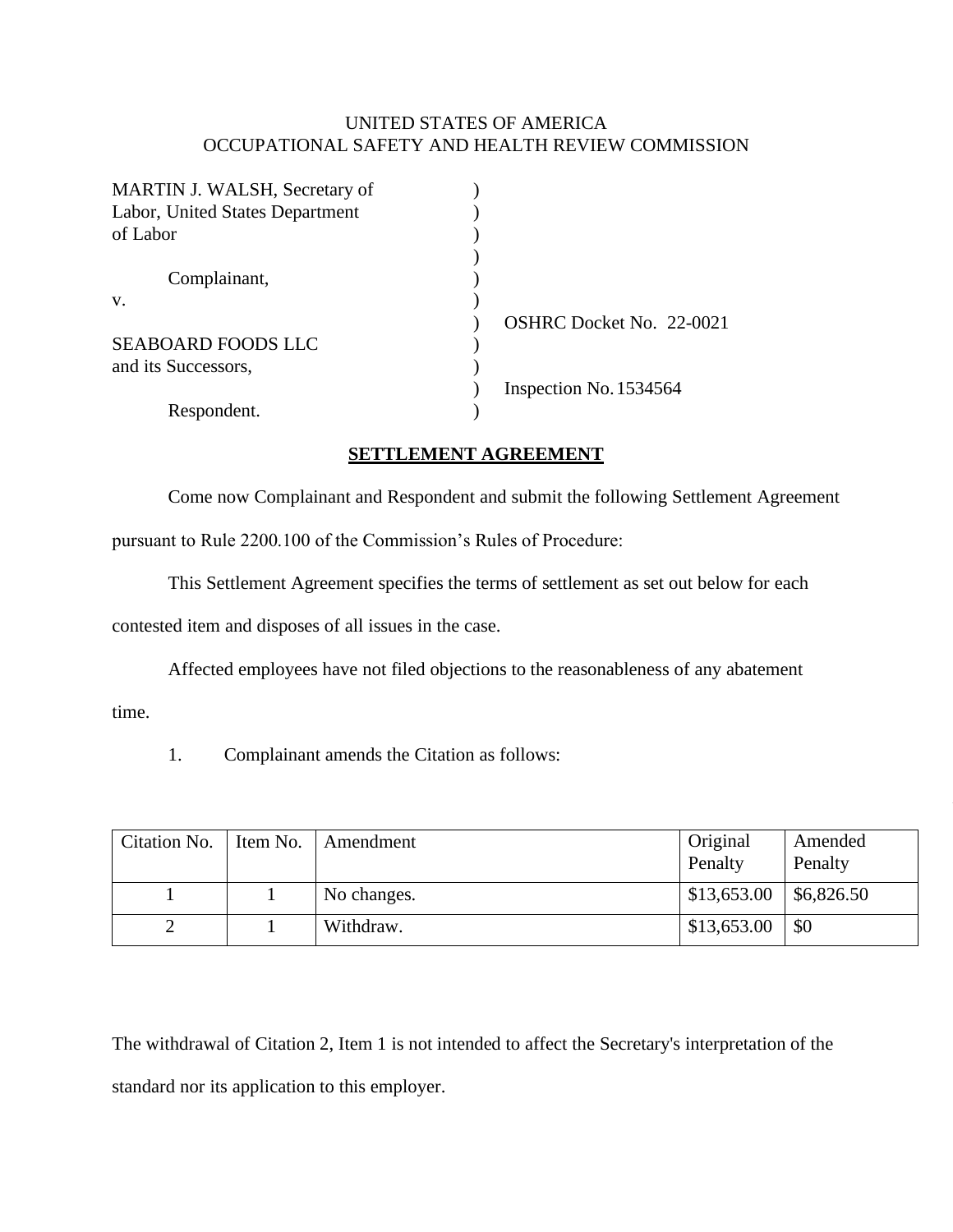2. Respondent promises to pay the \$6,826.50 in assessed penalties no later than thirty (30) days after the date of this Agreement, which shall be the date of the last signature hereto. Respondent shall tender payment to [www.pay.gov.](http://www.pay.gov/) If Respondent is unable to use [www.pay.gov,](http://www.pay.gov/) Respondent shall mail a check to U.S. Department of Labor – Occupational Safety and Health Administration, 5104 N. Francis Ave., Ste. 200, Oklahoma City, OK 73118. The check shall be made payable to "U. S. Department of Labor - OSHA."

3. Respondent states that the specific conditions described in Citation 1, Item 1 will be corrected by the abatement dates provided in this Settlement Agreement.

4. As interim abatement, Seaboard will take the following actions in the area that is the subject of Citation 1, Item 1 (referred to in the citation as the "single quantity SKU area"). These actions will relieve employees' exposure to strain from bending with heavy loads below the waist:

> a. Retrain employees who work in the single quantity SKU area and their supervisors on proper/ergonomic lifting techniques.

b. Install one hydraulic pallet lift on the single quantity SKU area line as a pilot test, train employees to properly operate the lift, and divert at least the heaviest boxes (e.g., those that may weigh approximately 100 pounds) to the section of the line where the pilot lift is installed. Seaboard has one hydraulic lift currently in inventory that can be used for the pilot.

c. Implement on a temporary basis an employee rotation program for the single quantity SKU area.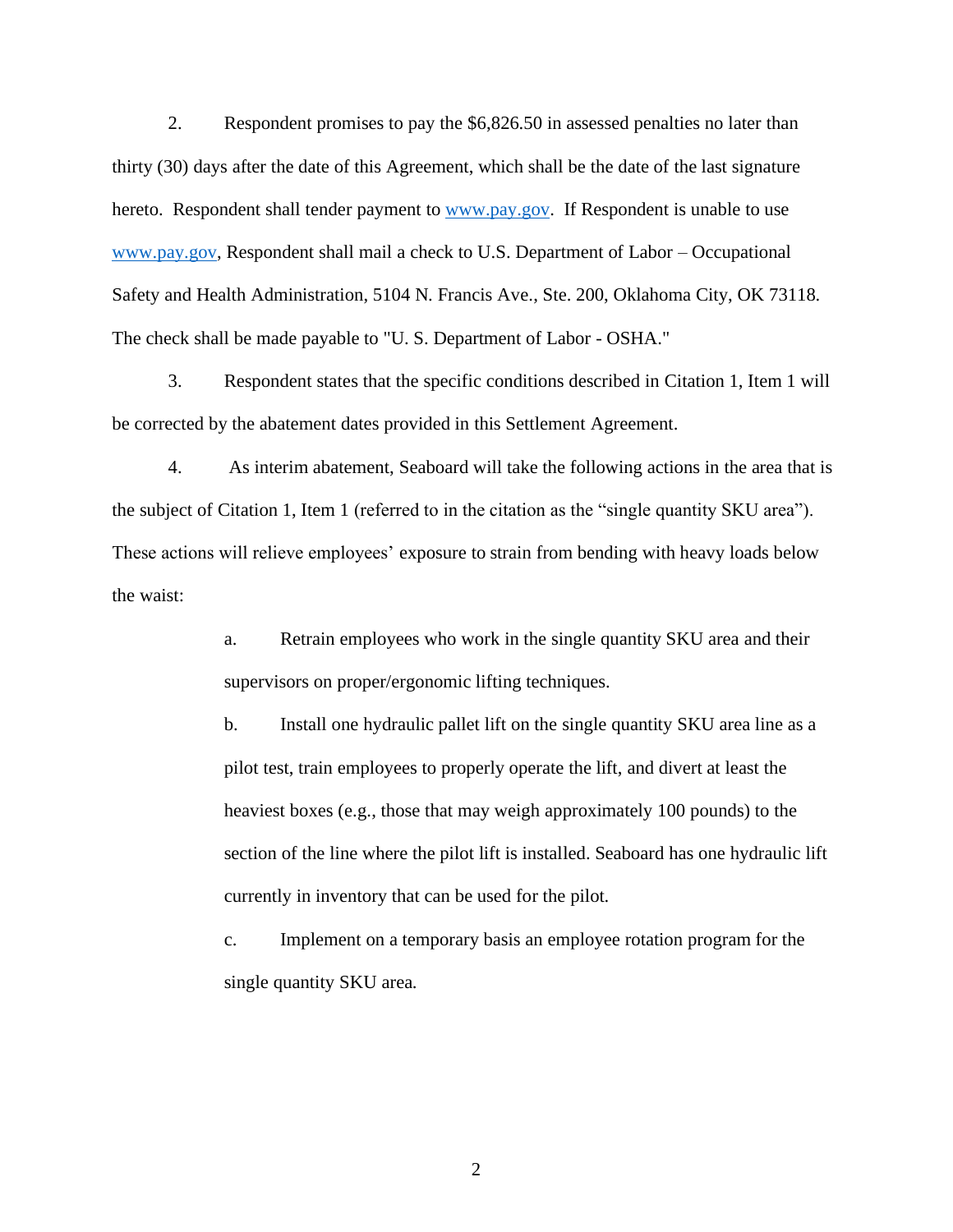- i. The temporary rotation program will be memorialized in writing. Evidence of the written rotation program will be provided to OSHA with Seaboard's abatement certification.
- ii. Seaboard will assure that employees participating in the temporary rotation program are trained in the jobs they are rotating in and out of.
- iii. The training on the jobs involved in the temporary rotation program will be effective considering the skills and languages spoken by the relevant employees.
- d. Seaboard will complete the interim abatement within 30 days of the date of settlement. Seaboard will provide OSHA with abatement documentation within 10 days of completing the interim abatement.

5. As long-term abatement, Seaboard will redesign and reconstruct the line in the single quantity SKU area. The redesign will eliminate bending below the waist and lifting over shoulder height boxes weighing approximately 50 pounds or more. The modifications include:

- a. Constructing an elevated work platform on the existing section of the single quantity SKU line.
- b. Installing a total of two hydraulic pallet lifts so the pallets can be raised and lowered as boxes containing product and weighing over approximately 50 pounds are stacked on them.
- c. Constructing a new section on the single quantity SKU line to divert lighter boxes weighing less than approximately 50 pounds.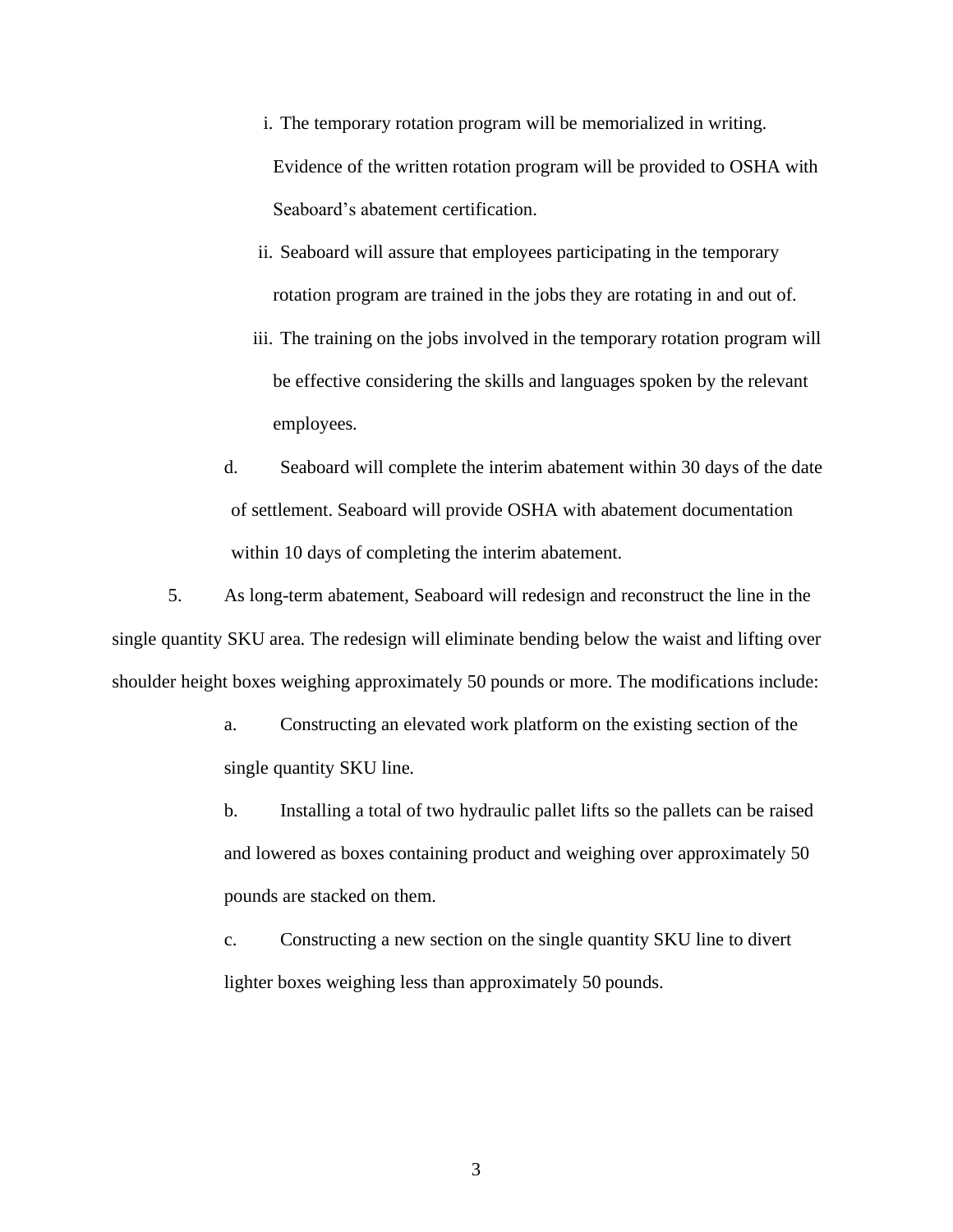d. The long-term abatement will be completed on or before August 31, 2022. Seaboard will provide OSHA with documentation within 10 days of completing the long-term abatement.

e. In the event Seaboard is unable to meet the August 31, 2022 abatement deadline, Seaboard will petition OSHA for an extension of the deadline. In the petition, Seaboard will provide the reasons for the delay in meeting the August 31, 2022 abatement deadline, the new date by which Seaboard will complete the abatement, and a statement confirming that the interim measure detailed in Paragraph 4 of this Agreement will remain in effect until the long-term abatement is completed. OSHA agrees that it will in good faith review Seaboard's request for an extension and will not unnecessarily deny a reasonable extension request.

6. Respondent will implement the following enhancements:

a. Seaboard will require Dr. Holdeman, who provides deep tissue massage to employees, to revise his treatment form to better reflect that his sessions are limited to such massage.

b. Seaboard will provide employees scheduled to visit Dr. Holdeman written information before the visit explaining that Dr. Holdeman will provide deep tissue massage and that employees are not required to see Dr. Holdeman.

c. Within 12 months of the effective date of the Settlement Agreement, Seaboard agrees to evaluate its existing training on stretches incorporated into its employee onboarding program. Seaboard will maintain records of such evaluation and make them available to OSHA upon request.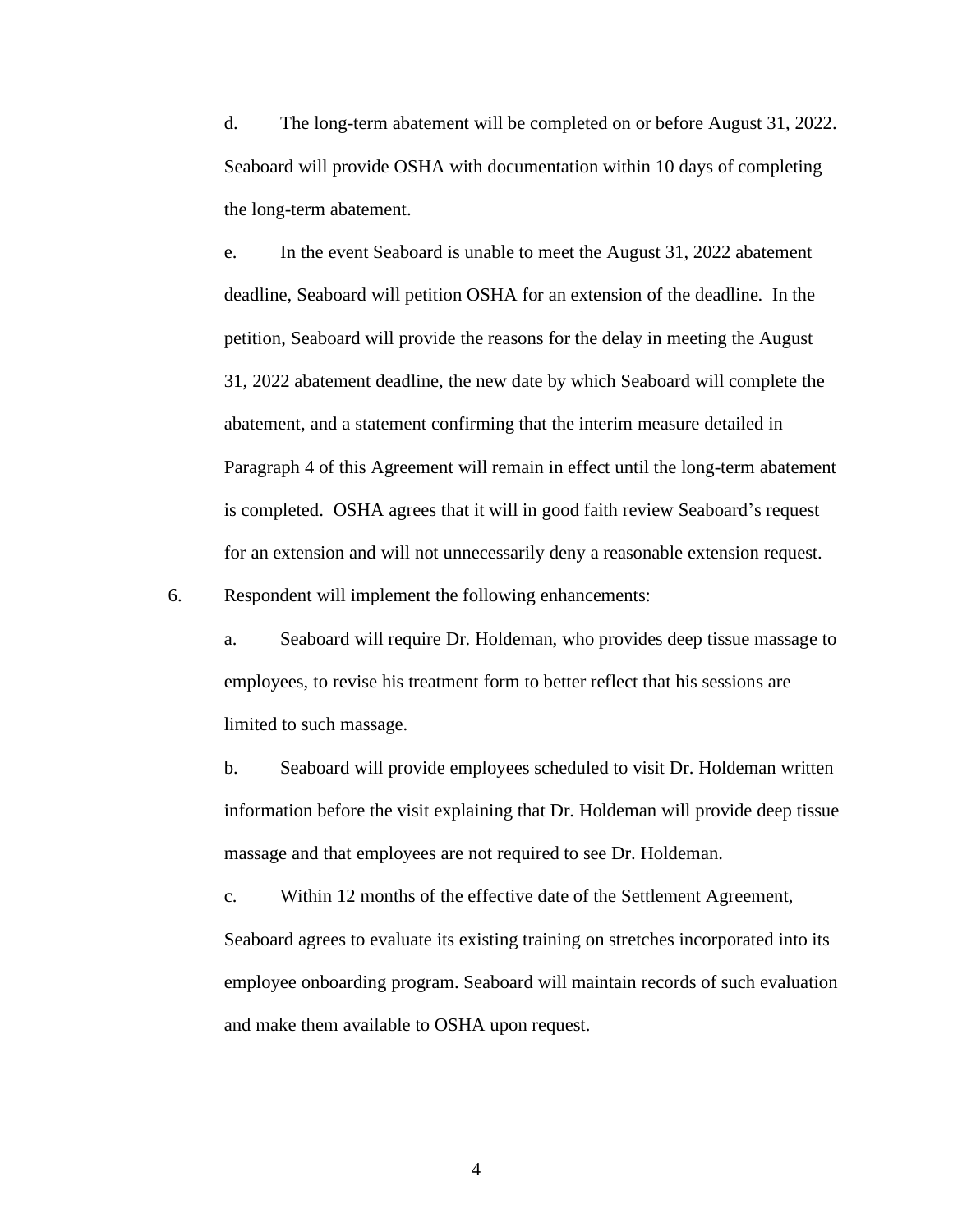7. Respondent will comply with all applicable abatement verification provisions of 29 C.F.R. § 1903.19, including but not limited to, all certification, documentation, and posting requirements. Abatement certification shall be accomplished within 10 calendar days after the abatement dates in this Settlement Agreement by mailing a letter to Occupational Safety and Health Administration, 5104 N. Francis Ave., Ste. 200, Oklahoma City, OK 73118, stating that abatement has been completed, the date and method of abatement, and that affected employees and their representatives have been informed of the abatement. Any required abatement documentation shall be submitted along with the abatement certification.

8. Respondent withdraws its notice of contest.

9. Neither this Settlement Agreement nor Respondent's consent to entry of a final order by the Commission pursuant to this agreement constitutes any admission by Respondent of violation of the Occupational Safety and Health Act or regulations or standards promulgated there under. Neither this Settlement Agreement nor any order of the Commission entered pursuant to this Settlement Agreement shall be offered, used, or admitted in evidence in any proceeding or litigation, whether civil or criminal, except for proceedings and matters brought by the United States Government. Respondent is entering into this Settlement Agreement without any prejudice to its rights to raise any defense or argument in any future or pending cases before this Commission. Respondent retains the right to assert in any subsequent action or proceeding that any future existing conditions identical or similar to those alleged in the original citation, the citation as amended or the complaint do not violate the Occupational Safety and Health Act or any standard promulgated there under. By entering into this Settlement Agreement, Respondent does not admit the truth of any alleged facts, any of the characterizations of Respondent's alleged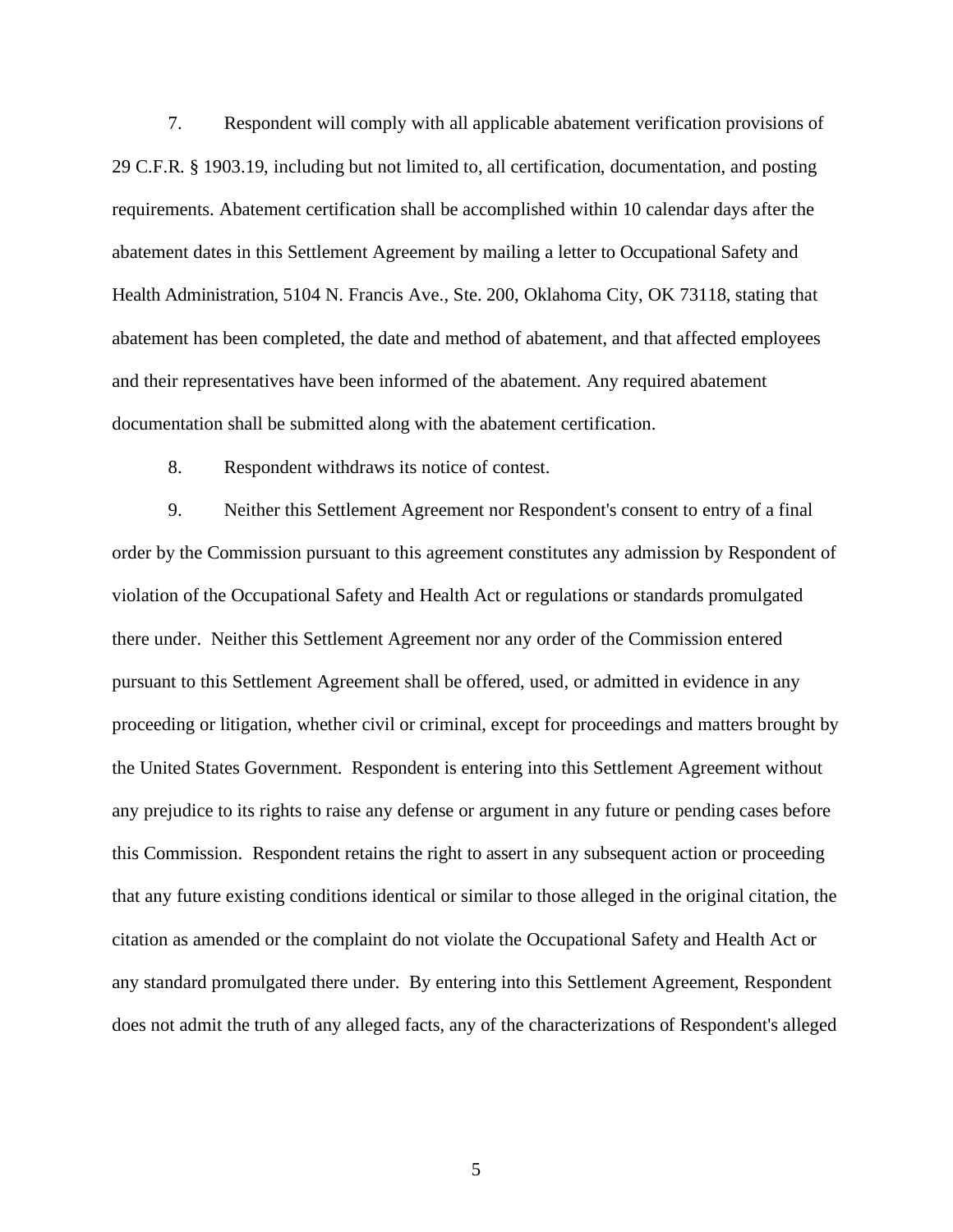conduct or any of the conclusions set forth in the citation or amended citations issued in this matter.

10. The parties agree that the citations are amended by this Settlement Agreement to include the full terms of this Settlement Agreement including the abatement actions and dates stated in paragraphs 4 and 5. The parties further agree that the citations as amended and the specific abatement measures set forth in paragraphs 4 and 5 of this Settlement Agreement, including all subparts therein, shall be considered required abatement of the conditions cited in Citation 1, Item 1 and that the failure to perform the measures required in paragraphs 4 and 5 may be cited as failure to abate under Section 10(b) of the Occupational Safety and Health Act of 1970, 29 U.S.C. § 651, et seq. ("the Act"), 29 U.S.C. § 659(b), to the same extent as if these abatement measures had been set forth from the outset in Citation 1, Item 1 issued in this matter.

11. Respondent promises to permit Complainant access to the workplace at issue herein subsequent to the date fixed for abatement for the specific and limited purpose of determining if the conditions described in the citations at issue herein have been corrected.

12. Respondent promises to continue its good-faith efforts to comply with the Occupational Safety and Health Act.

13. Respondent certifies that the names and address of all authorized employee representatives of affected employees are:

The United Food and Commercial Workers International Union Local 2 c/o Martin Rosas, President 3951 N. Woodlawn Ct.

Bel Aire, KS 67220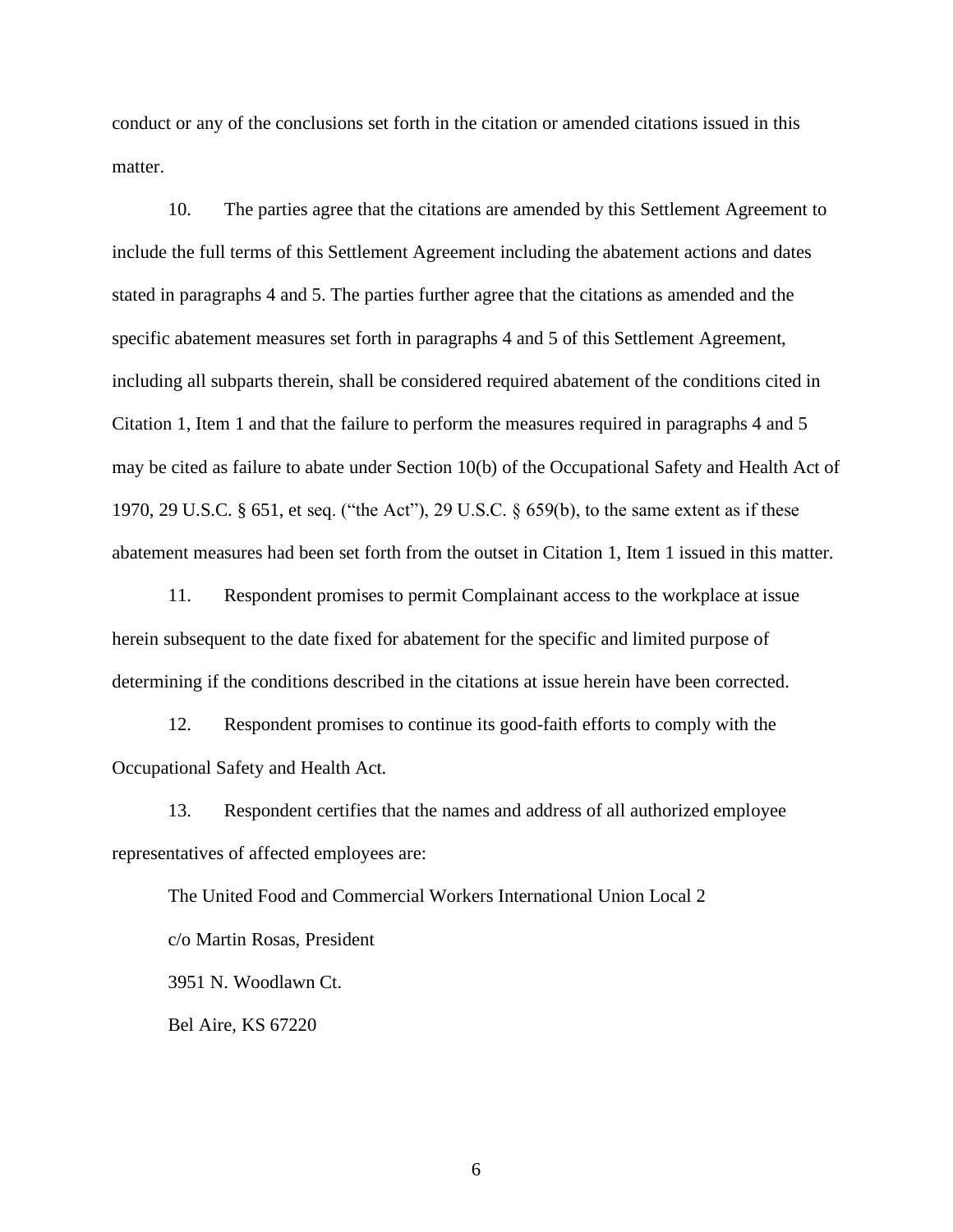14. Respondent further certifies that there are no other unions representing affected employees except those set forth above.

15. The Secretary certifies that service of the fully executed Settlement Agreement was made on each authorized employee representative on the \_\_\_\_ day of \_\_\_\_\_\_\_\_\_\_\_, 2022.

16. Each party agrees to bear its own attorney's fees, costs and other expenses incurred by such party in connection with any stage of the above-referenced proceeding including, but not limited to, attorney's fees which may be available under the Equal Access to Justice Act, as amended.

17. The parties agree that this Settlement Agreement shall become a final order of the Commission on the same date that the Order Terminating Proceeding becomes a final order, as set forth in the Notice of Docketing to be issued by the Executive Secretary of the Commission.

Respectfully submitted,

SEABOARD FOODS LLC

by:

Respectfully submitted,

SEEMA NANDA Solicitor of Labor

JOHN RAINWATER Regional Solicitor

LINDSAY A. WOFFORD Counsel for OSHA

by:

JAMES HUBLER Vice President and General Counsel james.hubler@seaboardfoods.com

\_\_\_\_\_\_\_\_\_\_\_\_\_\_\_\_\_\_\_\_\_\_\_\_\_\_\_\_\_\_\_\_\_\_\_\_\_

Signed this \_\_\_\_\_\_\_\_\_\_ day of

JOHN M. BRADLEY Trial Attorney bradley.john.m@dol.gov

Signed this \_\_\_\_\_\_\_\_\_\_ day of

\_\_\_\_\_\_\_\_\_\_\_\_\_\_\_\_\_\_\_\_\_\_\_\_\_\_\_\_\_\_\_\_\_\_\_\_\_